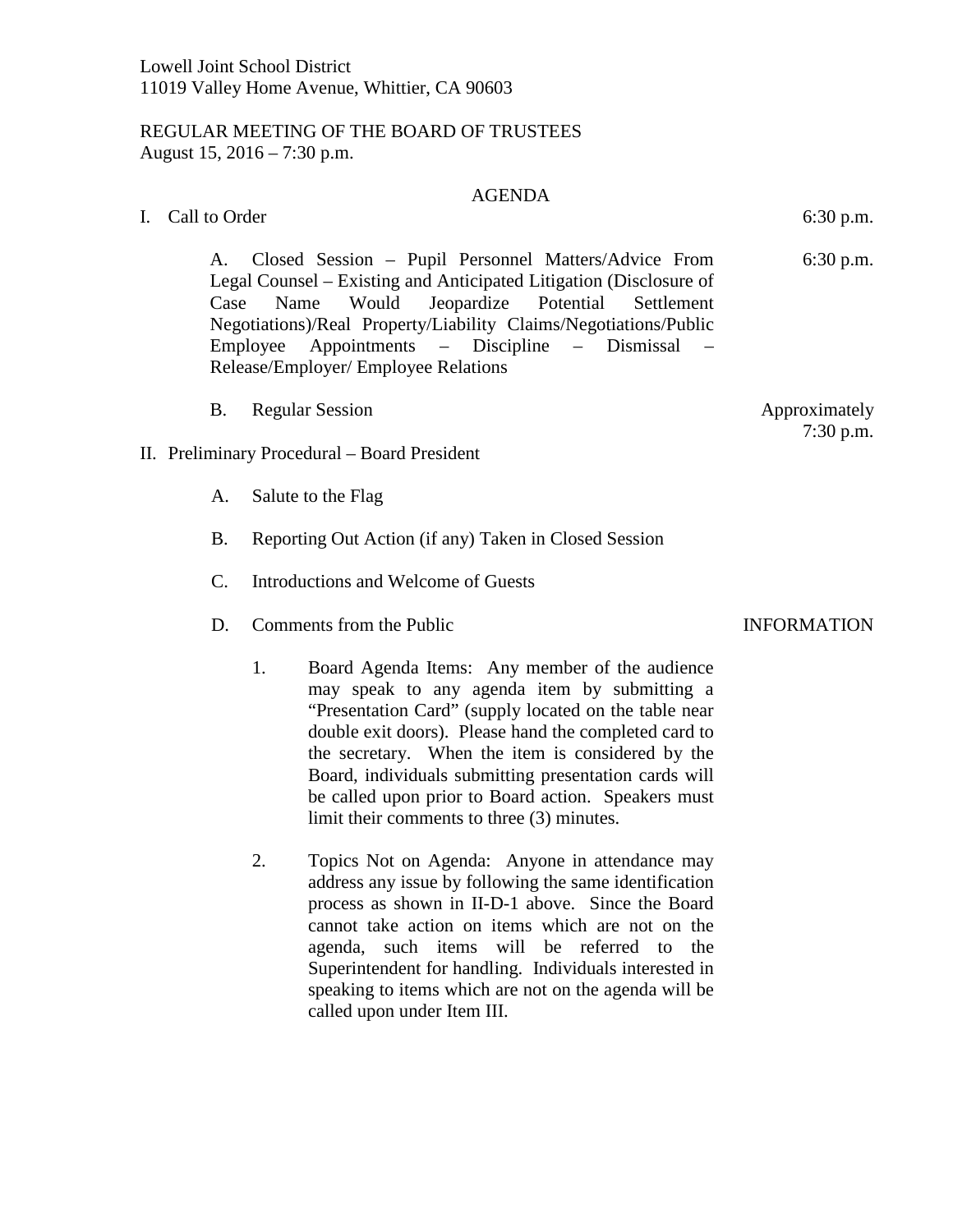|       | Meeting of the Board of Trustees<br>August 15, 2016                                                                                                                                                                                                                                                                |                                                                                 |                                      |  |  |  |
|-------|--------------------------------------------------------------------------------------------------------------------------------------------------------------------------------------------------------------------------------------------------------------------------------------------------------------------|---------------------------------------------------------------------------------|--------------------------------------|--|--|--|
|       | E.                                                                                                                                                                                                                                                                                                                 | Acknowledgement of Correspondence to the Board                                  | <b>INFORMATION</b>                   |  |  |  |
|       | F.<br>Approval of Agenda                                                                                                                                                                                                                                                                                           |                                                                                 | <b>ACTION</b>                        |  |  |  |
|       | G.<br>Meeting                                                                                                                                                                                                                                                                                                      | Approval of Minutes from the June 27, 2016, Board                               | <b>ACTION</b>                        |  |  |  |
| III.  | Topics Not on the Agenda                                                                                                                                                                                                                                                                                           |                                                                                 | <b>INFORMATION</b>                   |  |  |  |
| IV.   | Reports<br><b>INFORMATION</b>                                                                                                                                                                                                                                                                                      |                                                                                 |                                      |  |  |  |
|       | A.<br>President                                                                                                                                                                                                                                                                                                    | Timely Information from Board and Superintendent - Board                        |                                      |  |  |  |
| V.    | General – George Giokaris                                                                                                                                                                                                                                                                                          |                                                                                 |                                      |  |  |  |
|       | No Items except on Consent Calendar.                                                                                                                                                                                                                                                                               |                                                                                 |                                      |  |  |  |
| VI.   | Business Services - Andrea Reynolds                                                                                                                                                                                                                                                                                |                                                                                 |                                      |  |  |  |
|       | A.                                                                                                                                                                                                                                                                                                                 | Approval of Agreement with CF Environmental for<br>Hazaradous Materials Testing | <b>INFORMATION/</b><br><b>ACTION</b> |  |  |  |
| VII.  | Human Resources – George Giokaris                                                                                                                                                                                                                                                                                  |                                                                                 |                                      |  |  |  |
|       | No Items Except on Consent Calendar.                                                                                                                                                                                                                                                                               |                                                                                 |                                      |  |  |  |
| VIII. | Curriculum/Instruction - Sheri McDonald                                                                                                                                                                                                                                                                            |                                                                                 |                                      |  |  |  |
|       | No Items except on Consent Calendar.                                                                                                                                                                                                                                                                               |                                                                                 |                                      |  |  |  |
| IX.   | <b>Consent Calendar</b>                                                                                                                                                                                                                                                                                            |                                                                                 |                                      |  |  |  |
|       | Action by the Board in adoption of the "Consent Calendar"<br>means that all items appearing in this section are adopted by one<br>single motion, unless a Member of the Board or the<br>Superintendent requests that any such item be removed from the<br>"Consent Calendar" and voted upon separately. Generally, |                                                                                 |                                      |  |  |  |

- A. Business Services Andrea Reynolds
	- 1. Purchase Order Report 2016/17 #1 ACTION/

"Consent Calendar" items are enacted upon in one action to conserve time and permit focus on other-than-routine matters.

## (RATIFICATION)

2. Warrant Listing Report 2016/17 #1 ACTION/

(RATIFICATION)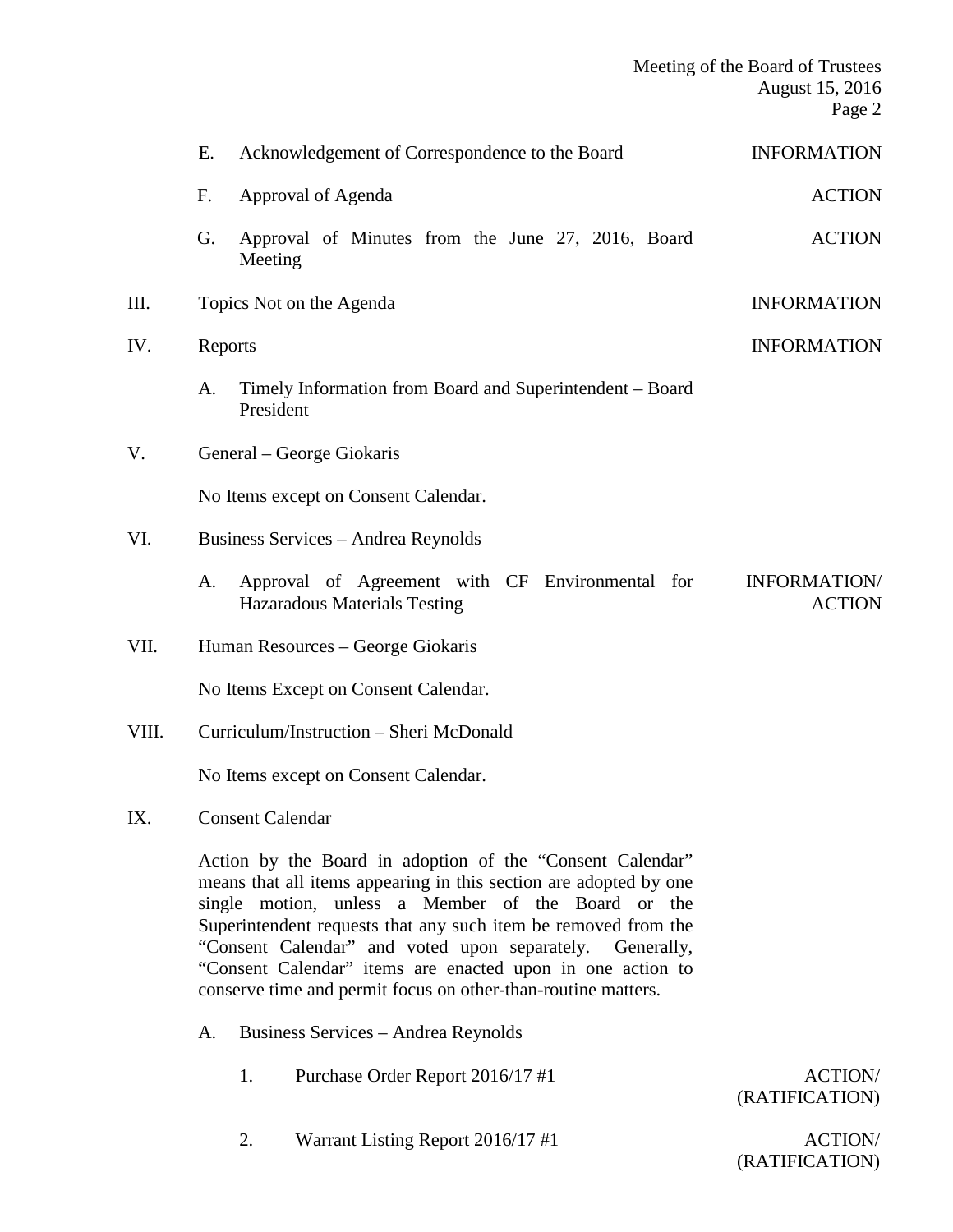|     |                                             | 3.                                      | Approval of Agreement with School Services of<br>California, Inc., to Provide Consulting Services<br>Related to Fiscal Budget for the 2016/17 School<br>Year                                                     | <b>ACTION/</b><br>(RATIFICATION) |  |
|-----|---------------------------------------------|-----------------------------------------|------------------------------------------------------------------------------------------------------------------------------------------------------------------------------------------------------------------|----------------------------------|--|
|     |                                             | 4.                                      | Approval of Agreement with A $\&$ D Transportation<br>for Athletic and Field Trip Transportation Services<br>for the 2016/17 School Year                                                                         | <b>ACTION/</b><br>(RATIFICATION) |  |
|     |                                             | 5.                                      | of<br>Agreement<br>with<br>Ed-Ventures<br>Approval<br>Transportation, LLC, for Field Trip Transportation<br>Services for the 2016/17 School Year                                                                 | <b>ACTION/</b><br>(RATIFICATION) |  |
|     |                                             | 6.                                      | Approval Distribution of Foods Piggyback Contract<br>Agreement Between Lowell Joint School District<br>and Gold Star Foods for the 2016/17 School Year                                                           | <b>ACTION/</b><br>(RATIFICATION) |  |
|     | <b>B.</b>                                   | Human Resources – George Giokaris       |                                                                                                                                                                                                                  |                                  |  |
|     |                                             | 1.                                      | Employer-Employee Relations/Personnel Report<br>2016/17 #1 Which Includes Hiring, Resignations,<br>Adjustments,<br>and<br>Retirements<br>for<br>Contract<br>Certificated, Classified, and Confidential Employees | <b>ACTION/</b><br>(RATIFICATION) |  |
|     | $C$ .                                       | Curriculum/Instruction - Sheri McDonald |                                                                                                                                                                                                                  |                                  |  |
|     |                                             | 1.                                      | Approval of Agreement with Illuminate Education<br>Inc. to Provide Web-Based Software for Student<br>Data and Assessment Management for the 2016/17<br>School Year                                               | <b>ACTION/</b><br>(RATIFICATION) |  |
|     |                                             | 2.                                      | Approval of Contract ID #5129 with DataWORKS<br>Educational Research to Provide Professional<br>Development During the 2016/17 School Year                                                                       | <b>ACTION</b>                    |  |
|     | D.                                          |                                         | General – George Giokaris                                                                                                                                                                                        |                                  |  |
|     |                                             | 1.                                      | Approval of Contract with California School<br>Management (CSM) Consulting, Inc.                                                                                                                                 | <b>ACTION/</b><br>(RATIFICATION) |  |
| Х.  | <b>Board Member/Superintendent Comments</b> |                                         |                                                                                                                                                                                                                  | <b>INFORMATION</b>               |  |
| XI. | Adjournment                                 |                                         |                                                                                                                                                                                                                  | <b>ADJOURNMENT</b>               |  |

Recess and/or closed session to be called at the discretion of the Board. Meetings of the Board shall adjourn at or before 11:00 p.m. unless approved by a majority vote of the Board.